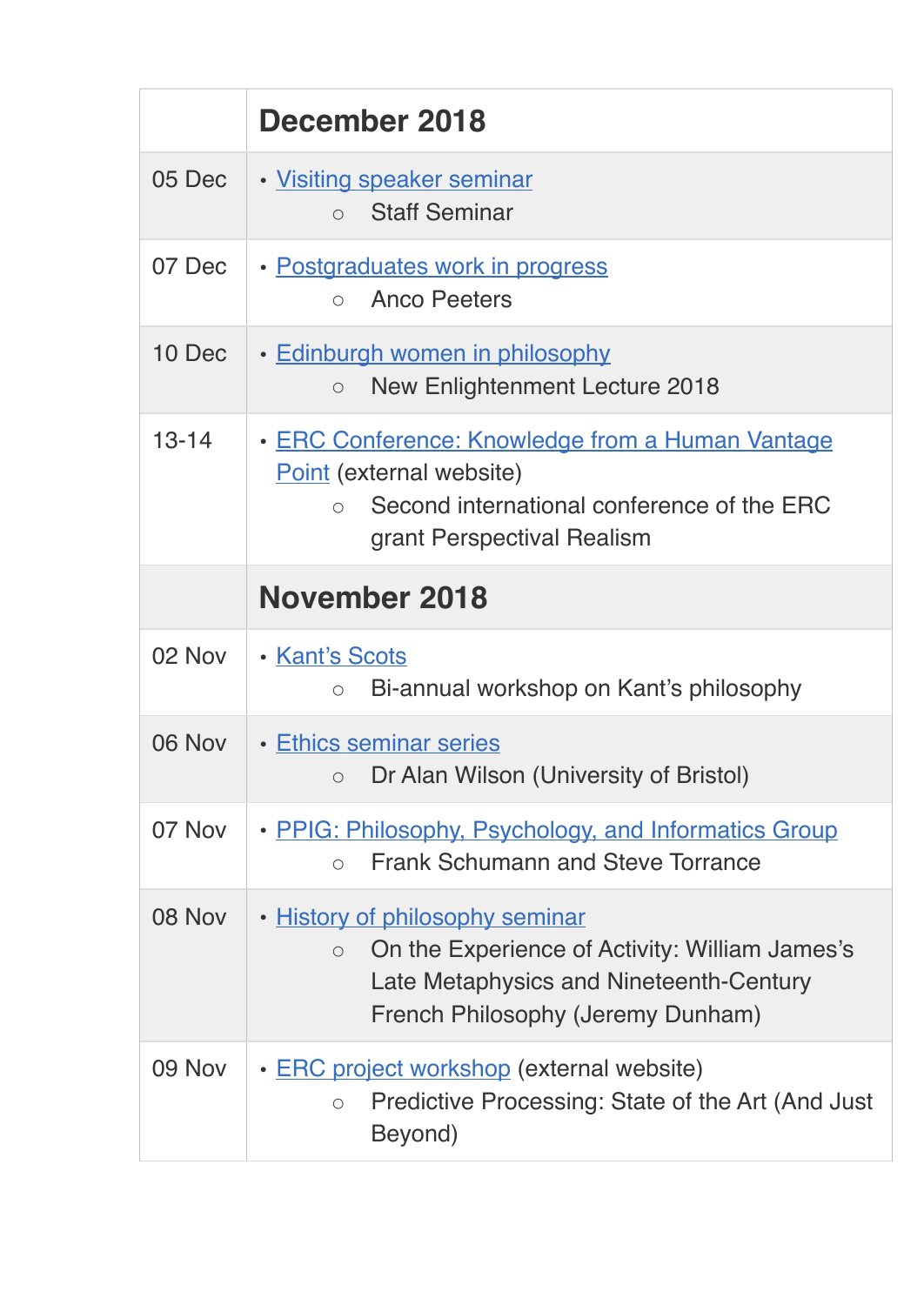| 14 Nov    | • Visiting speaker seminar<br>Gillian Russell (University of North Carolina at<br>$\circ$<br><b>Chapel Hill)</b>                                                                                                      |
|-----------|-----------------------------------------------------------------------------------------------------------------------------------------------------------------------------------------------------------------------|
| 15 Nov    | · History of philosophy seminar<br>What Hume Really Thought about Causation<br>$\circ$<br>(Peter Millican)                                                                                                            |
| $15 - 16$ | • Rethinking, Reworking, and Revolutionising The Turing<br>Test (external website)<br>Interdisciplinary Conference 2018<br>$\circ$                                                                                    |
| 20 Nov    | • Ethics seminar series<br>Dr Chris Cowie (University of Durham)<br>$\circ$                                                                                                                                           |
| 21 Nov    | • PPIG: Philosophy, Psychology, and Informatics Group<br>The limits of minimal mindreading: modularity<br>$\circ$<br>and representational format (Joulia<br>Smortchkova)                                              |
| 22 Nov    | • History of philosophy seminar<br>From Kant to Schelling: Freedom in or outside<br>$\circ$<br>Nature (Joe Saunders)                                                                                                  |
| 23 Nov    | • Feminist reading group<br>Philosophical reactions in the public sphere to<br>$\circ$<br>the proposed changes to the Gender<br><b>Recognition Act</b><br>· Postgraduates work in progress<br>Mara Neijzen<br>$\circ$ |
| 30 Nov    | • Postgraduates work in progress<br><b>CANCELLED</b><br>$\Omega$                                                                                                                                                      |
|           | October 2018                                                                                                                                                                                                          |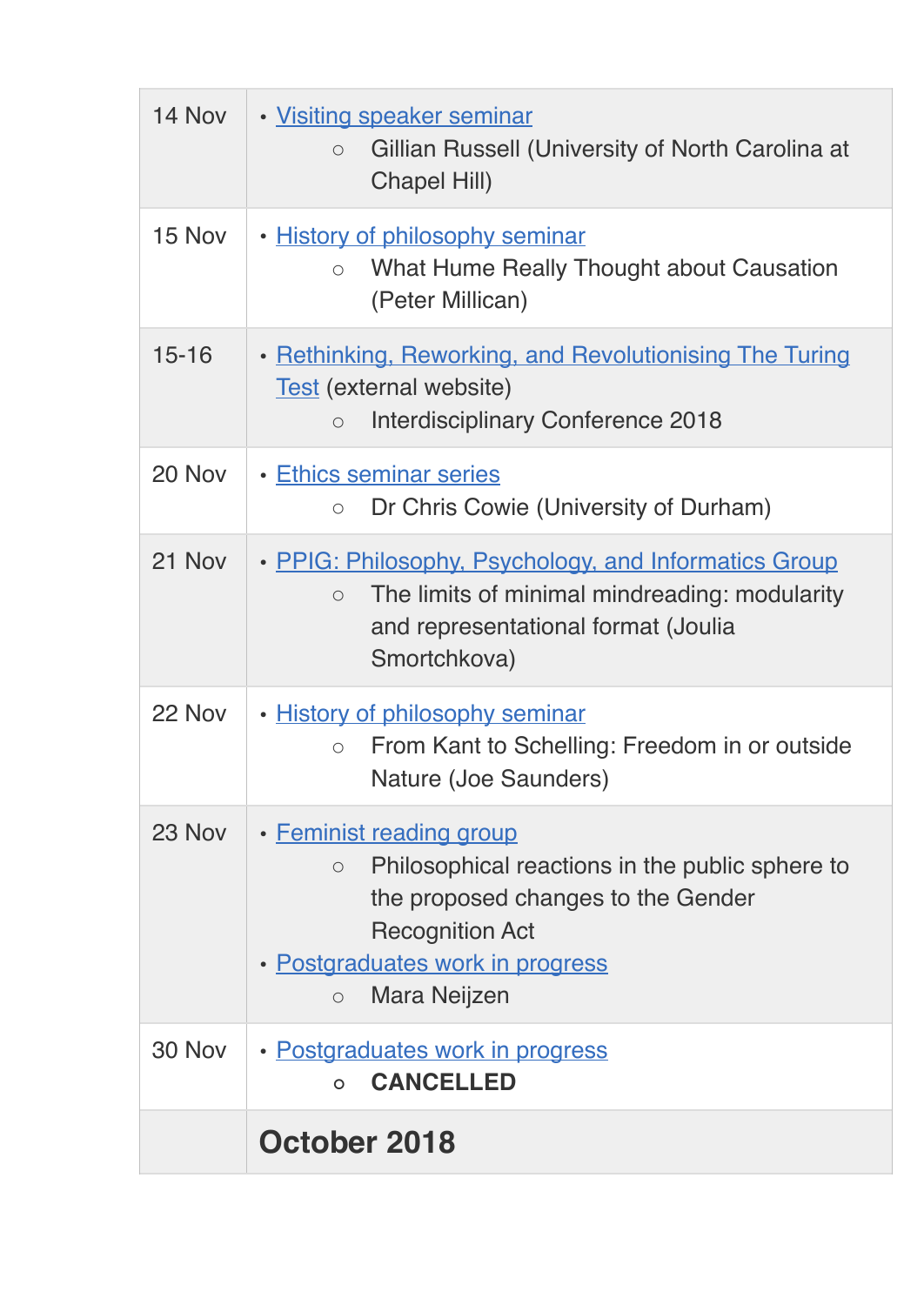| 09 Oct | • Ethics seminar series<br>Dr Martin Sticker (University of Bristol)<br>$\circ$                                                                                                                                                            |
|--------|--------------------------------------------------------------------------------------------------------------------------------------------------------------------------------------------------------------------------------------------|
| 10 Oct | • PPIG: Philosophy, Psychology, and Informatics Group<br>Maja Spener (University of Birmingham)<br>$\bigcirc$                                                                                                                              |
| 12 Oct | • Postgraduates work in progress<br>Luke Kersten<br>$\bigcirc$                                                                                                                                                                             |
| 17 Oct | • Visiting speaker seminar<br>James Harris (University of St Andrews)<br>$\circ$<br>• PPIG: Philosophy, Psychology, and Informatics Group<br>Will Davies (University of Birmingham)<br>$\circ$                                             |
| 23 Oct | <b>· Ethics seminar series</b><br>Dr Paulina Sliwa (University of Cambridge)<br>$\bigcirc$                                                                                                                                                 |
| 26 Oct | • Implicit Bias workshop<br><b>Jules Holroyd (University of Sheffield)</b><br>$\circ$<br>• Postgraduates work in progress<br><b>Julian Hauser</b><br>$\bigcirc$                                                                            |
| 29 Oct | • Inaugural lecture: Professor Matthew Chrisman<br>Thinking for Ourselves: Normativity, Autonomy<br>$\circ$<br>and the Democratic Intellect                                                                                                |
|        | <b>September 2018</b>                                                                                                                                                                                                                      |
| 25 Sep | • Ethics seminar series<br>Dr Aness Webster (University of Nottingham)<br>$\bigcirc$                                                                                                                                                       |
| 26 Sep | • Visiting speaker seminar<br><b>Richard Pettigrew (University of Bristol)</b><br>$\circ$<br>• PPIG: Philosophy, Psychology, and Informatics Group<br>What do you get if you add many babies to<br>$\circ$<br>philosophy? (Suilin Lavelle) |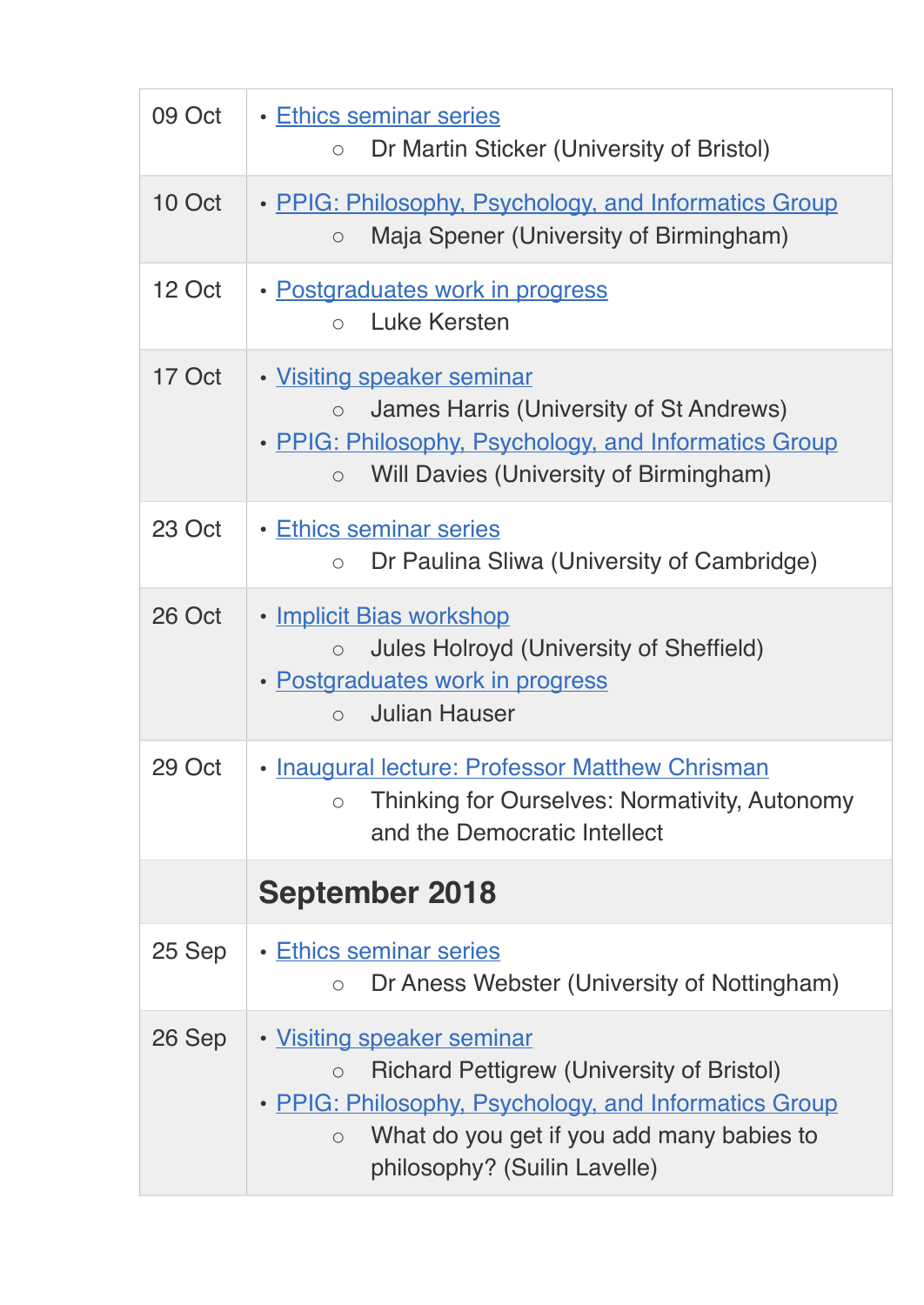|           | <b>August 2018</b>                                                                                                                                                                                                                                              |
|-----------|-----------------------------------------------------------------------------------------------------------------------------------------------------------------------------------------------------------------------------------------------------------------|
| 03 Aug    | · Human cognitive neuroscience seminar<br>Perception is Biased by Newtonian Prediction<br>$\bigcirc$<br>· Human cognitive neuroscience seminar<br>"What is it like to be a bat?" - a pathway to the<br>$\circ$<br>answer from the Integrated Information Theory |
|           | <b>July 2018</b>                                                                                                                                                                                                                                                |
| 24 Jul    | • PPIG: Philosophy, Psychology, and Informatics Group<br>Radical Embodiment, Consciousness, and the<br>$\circ$<br><b>Cybernetic Bayesian Brain: Towards Teleology</b><br>(Adam Safron)                                                                          |
|           | <b>June 2018</b>                                                                                                                                                                                                                                                |
| 13 Jun    | • Computational mind reading group<br>What are the active ingredients of successful<br>$\circ$<br>shared remembering?<br>• Philosophy talk<br>The Structure of Luck Prioritarianism (Matthew<br>$\circ$<br>Adler)                                               |
| $14 - 15$ | . The Foundations of Normativity Workshop<br>Showcasing new work on the nature and source<br>$\bigcirc$<br>of laws, rules, and norms                                                                                                                            |
| 18 Jun    | • Eidyn project workshop<br><b>Extended Cognition in the Classroom</b><br>$\circ$                                                                                                                                                                               |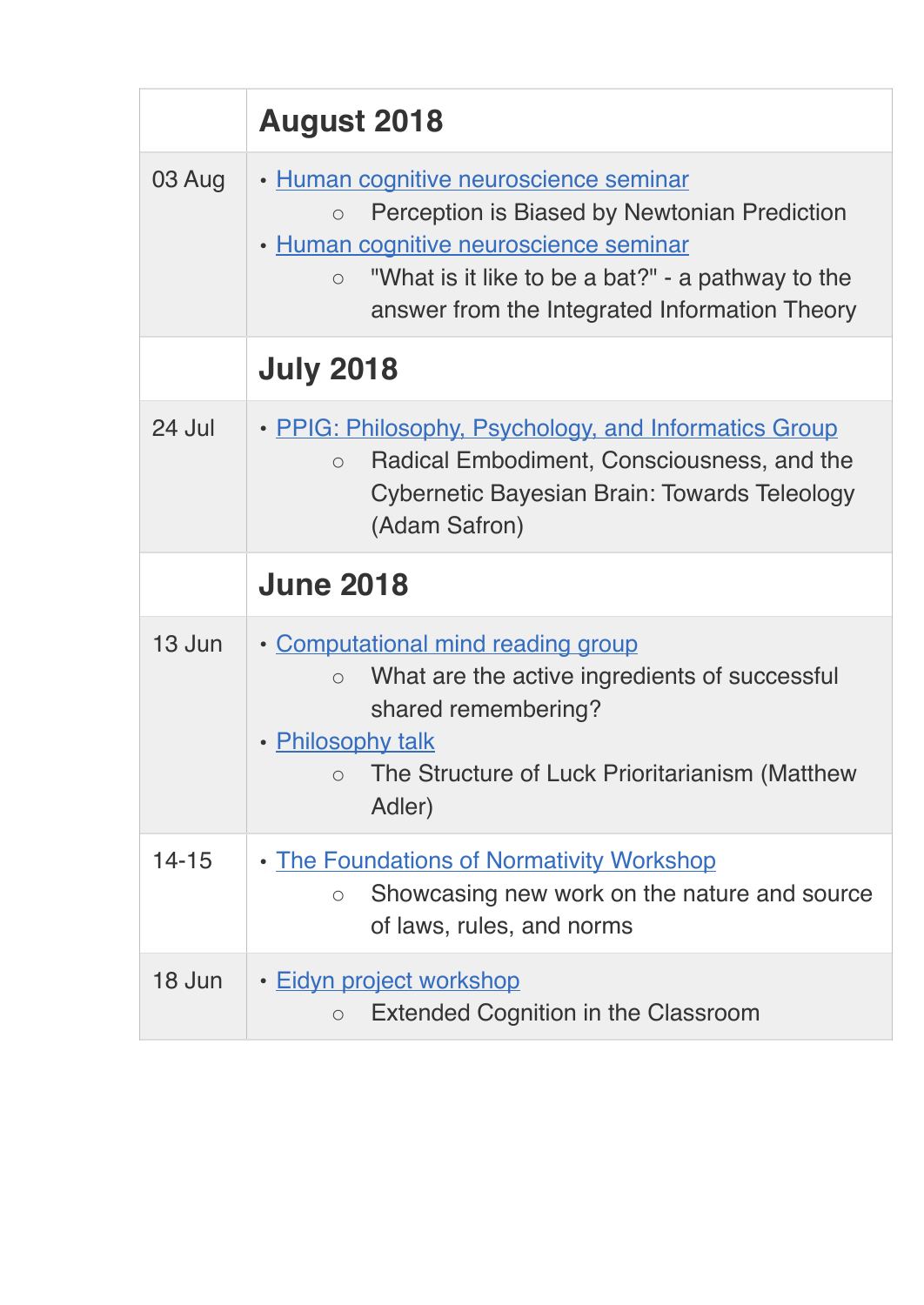| $25 - 26$ | · Eighth annual Edinburgh graduate epistemology<br>conference<br>Keynote speakers: Annalisa Coliva (University of<br>$\circ$<br>California, Irvine) and Clayton Littlejohn (King's<br>College London) |
|-----------|-------------------------------------------------------------------------------------------------------------------------------------------------------------------------------------------------------|
| 27 Jun    | • Music, improvisation, and embodied cognition workshop<br>Interdisciplinary workshop<br>$\circ$                                                                                                      |
|           | <b>May 2018</b>                                                                                                                                                                                       |
| 02 May    | • Visiting speaker seminar<br>Edinburgh staff seminar<br>$\circ$                                                                                                                                      |
| 04 May    | · Masters workshop<br>Masters workshop in Epistemology, Ethics and<br>$\bigcirc$<br><b>Mind</b>                                                                                                       |
| 09 May    | <u>• Epistemology workshop</u><br>Georgi Gardiner<br>$\circ$<br><b>Chase Wrenn</b><br>$\circ$                                                                                                         |
| 11 May    | · Postgraduates work in progress<br>Yuanyuan Liu<br>$\bigcirc$                                                                                                                                        |
| 15 May    | • PPIG: Philosophy, Psychology, and Informatics Group<br>Epistemic Value in the Subpersonal Vale<br>$\circ$<br>(Professor Rob Rupert)                                                                 |
| 18 May    | · Postgraduates work in progress<br><b>Constant Bonard</b><br>$\circ$<br>• <b>Futures Lectures series</b> (external website)<br>Labels are Dangerous<br>$\bigcirc$                                    |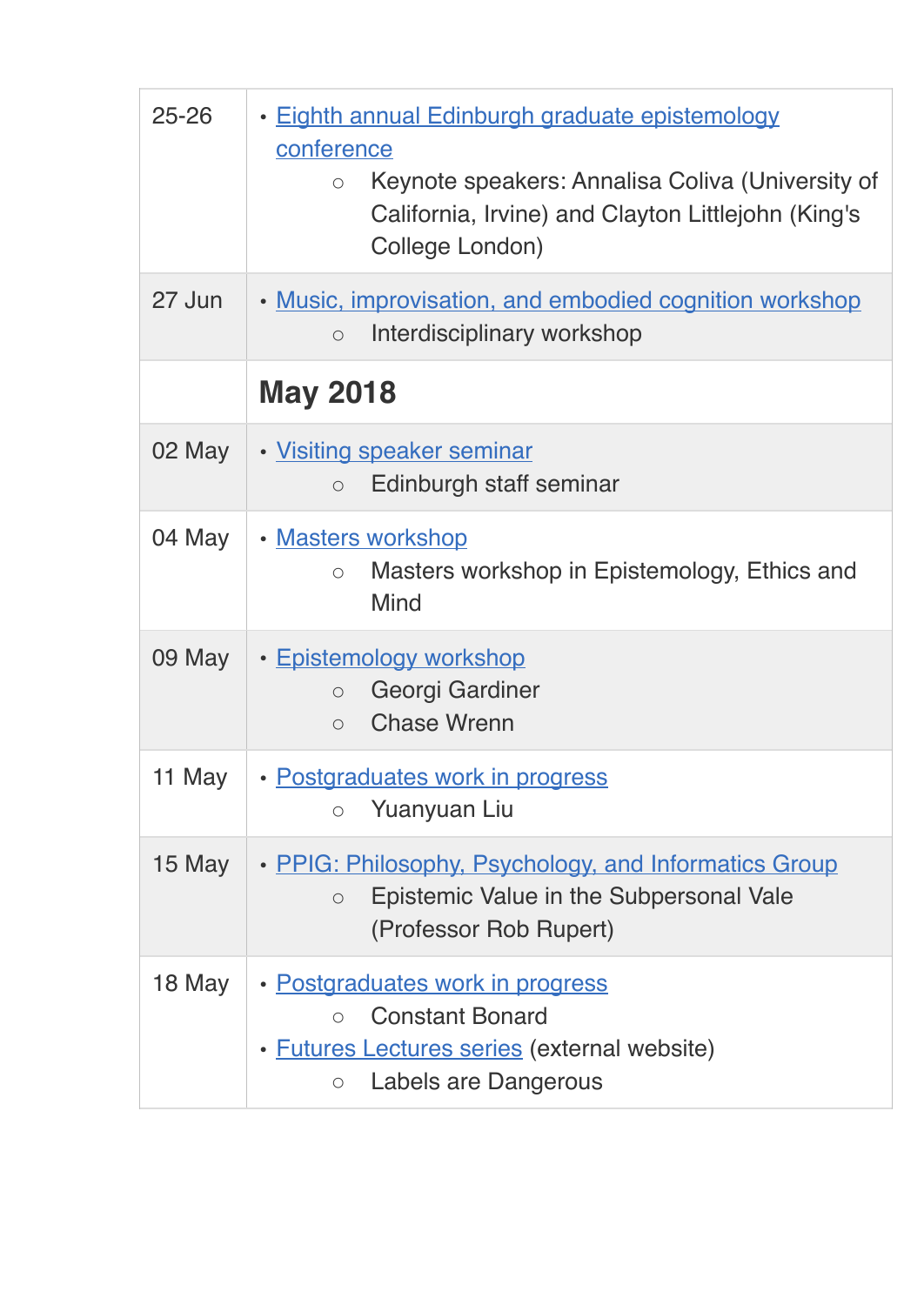| 21 May    | • Royal Society 2017 Wilkins Bernal Medawar Medal<br>lecture<br>Why philosophy of science matters to science<br>$\bigcirc$<br>(Professor Michela Massimi) |
|-----------|-----------------------------------------------------------------------------------------------------------------------------------------------------------|
| 22 May    | • Edinburgh women in philosophy<br>Spring Workshop: Philosophy of love, family and<br>$\bigcirc$<br>relationship                                          |
| 24 May    | • The Nature of Knowledge Lecture<br>"Transformative Knowledge of Love and<br>$\circ$<br>Respect", Stephen Darwall (Yale)                                 |
| $24 - 25$ | • Online Pedagogy Conference (external website)<br>• Workshop on Prudential Value                                                                         |
| 29-31     | <u>• Diaphora Workshop IV</u><br>The Structure of Warrant<br>$\bigcirc$                                                                                   |
| 31 May    | Workshop: Philosophy of biology meets social studies of<br>biosciences. Perspectives on living organisms II.                                              |
|           | <b>April 2018</b>                                                                                                                                         |
| 04 Apr    | <b>· Edinburgh International Science Festival</b><br>Searching for Dark Matter and Dark Energy<br>$\circ$<br>(Professor Michela Massimi and panel)        |
| 05 Apr    | • Contemporary debates in philosophy of science<br><b>Oliver Pooley (University of Oxford)</b><br>$\circ$                                                 |
| 11 Apr    | • Epistemology seminar<br><b>Yves Bouchard (Sherbrooke University)</b><br>$\bigcirc$                                                                      |
| 12 Apr    | • Philosophy talk<br>Epistemic free riding (Garrett Pendergraft)<br>$\bigcirc$                                                                            |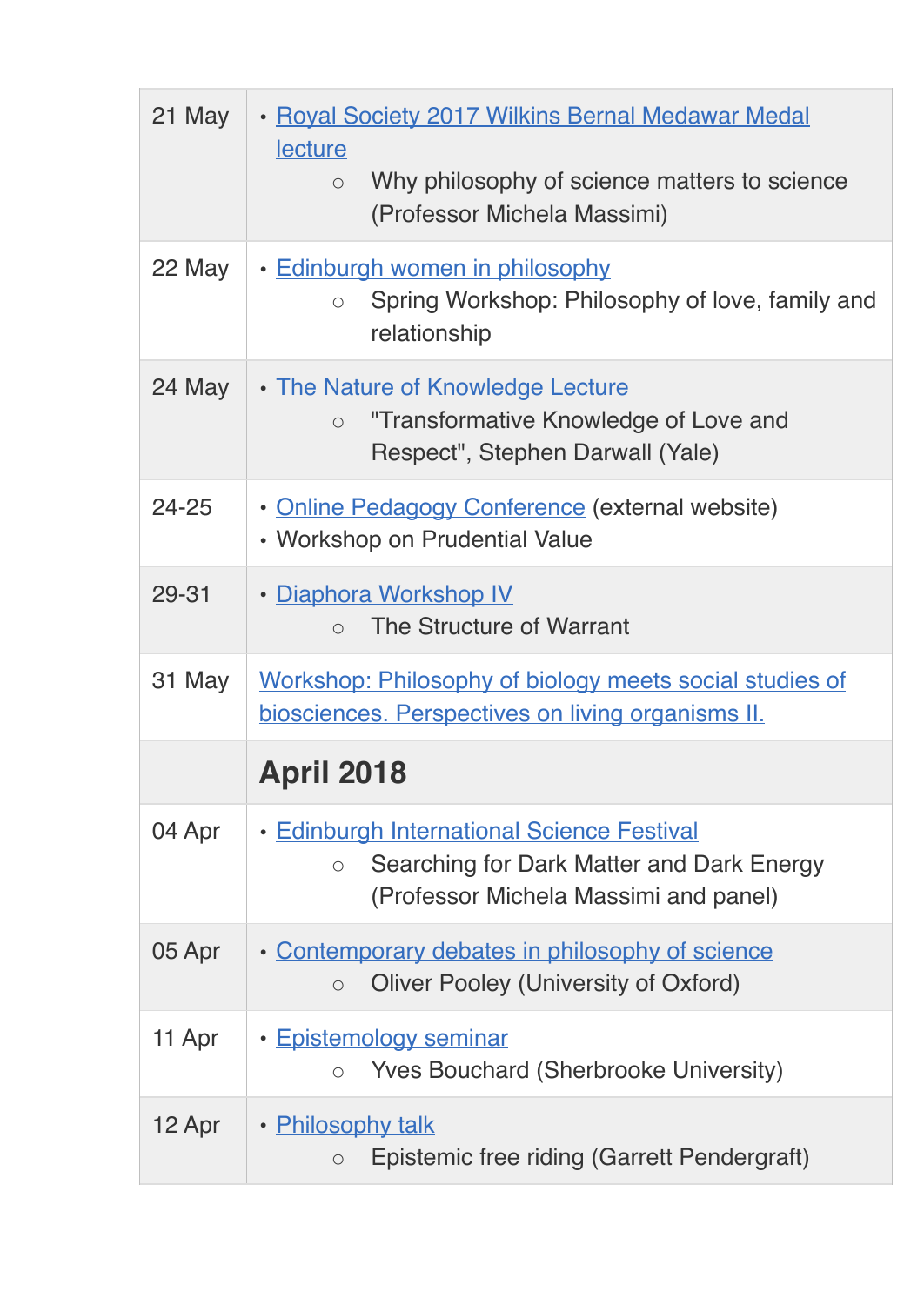| 19 Apr | • Models of the mind conference<br>Keynote speaker: Professor Stephen Butterfill<br>$\circ$<br>(Warwick)                                                                                                             |
|--------|----------------------------------------------------------------------------------------------------------------------------------------------------------------------------------------------------------------------|
| 20 Apr | • Mind Network<br>Meeting<br>$\bigcirc$                                                                                                                                                                              |
| 27 Apr | • Ethics research group<br>Discursivism about disagreement in thought<br>$\circ$<br>• Postgraduates work in progress<br>Why Do Causes Precede Effects: The Limits of<br>$\circ$<br>a Statistical Mechanical Approach |
|        | <b>March 2018</b>                                                                                                                                                                                                    |
| 07 Mar | • Visiting speaker seminar<br>Maria Rosa Antognazza (King's College London)<br>$\bigcirc$                                                                                                                            |
| 08 Mar | • Contemporary debates in philosophy of science -<br><b>CANCELLED</b><br>Marta Halina (University of Cambridge)<br>$\circ$                                                                                           |
| 09 Mar | • Postgraduates work in progress<br><b>Purifying Epistemological Disjunctivism: Saying</b><br>$\bigcirc$<br><b>Goodbye to Reflective Access</b>                                                                      |
| 14 Mar | • PPIG: Philosophy, Psychology, and Informatics Group<br>Erica Consentino (University of Bochum)<br>$\circ$                                                                                                          |
| 15 Mar | • Contemporary debates in philosophy of science -<br><b>POSTPONED</b><br>Oliver Pooley (University of Oxford)<br>$\bigcirc$                                                                                          |
| 16 Mar | • Postgraduates work in progress<br>Yuanyuan Liu<br>$\circ$                                                                                                                                                          |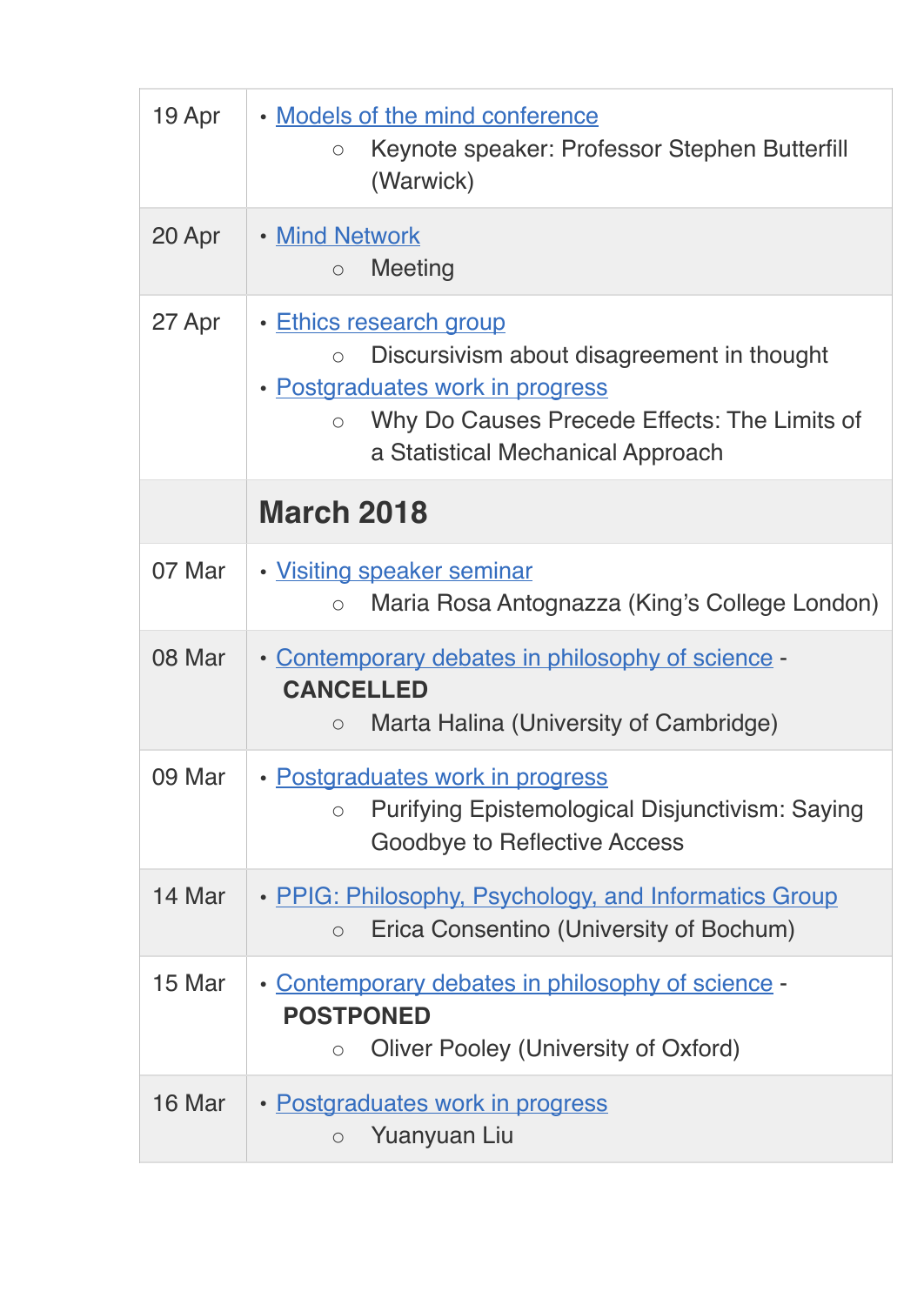| 21 Mar | • Philosophy talk<br>What is Epistemic Paternalism (Daniel Groll &<br>$\circ$<br><b>Jason Decker)</b>                                                                                                                                                                                                |
|--------|------------------------------------------------------------------------------------------------------------------------------------------------------------------------------------------------------------------------------------------------------------------------------------------------------|
| 22 Mar | • Contemporary debates in philosophy of science<br>Mary Leng (University of York)<br>$\circ$                                                                                                                                                                                                         |
| 28 Mar | • Epistemology workshop<br>Testimonial Contractarianism (Mona Simion)<br>$\circ$<br>Kinds of Reliability: Indicators and Heuristic<br>$\circ$<br><b>Contexts (Orestis Palermos)</b><br>• PPIG: Philosophy, Psychology, and Informatics Group<br>Cristina Borgoni (University of Bayreuth)<br>$\circ$ |
| 30 Mar | • Postgraduates work in progress<br><b>Kathryn Nave</b><br>$\circ$                                                                                                                                                                                                                                   |
|        | <b>February 2018</b>                                                                                                                                                                                                                                                                                 |
| 01 Feb | • Contemporary debates in philosophy of science<br>Luke Fenton-Glynn (University College London)<br>$\circ$                                                                                                                                                                                          |
| 02 Feb | · Postgraduates work in progress                                                                                                                                                                                                                                                                     |
|        | Beyond the Turing Test: How to identify morally-<br>$\bigcirc$<br>relevant mental properties in A.I.                                                                                                                                                                                                 |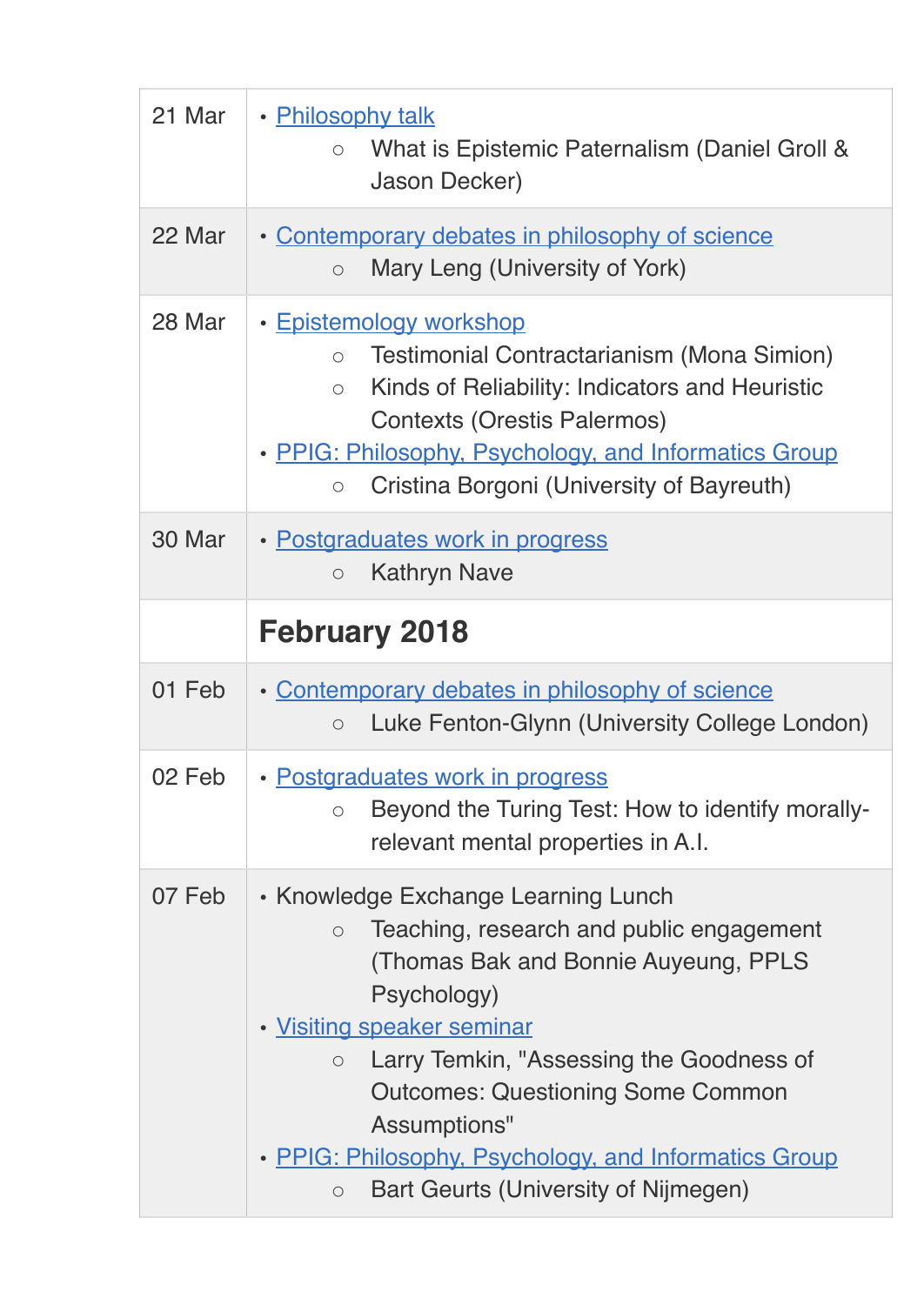| 14 Feb | • Epistemology seminar<br>Feminist Pornography as Feminist Propaganda,<br>$\bigcirc$<br>and Ideological Catch-22s (Aidan McGlynn)                                                                                                             |
|--------|-----------------------------------------------------------------------------------------------------------------------------------------------------------------------------------------------------------------------------------------------|
| 15 Feb | • Contemporary debates in philosophy of science<br>Adrian Currie (University of Cambridge)<br>$\circ$                                                                                                                                         |
| 16 Feb | • Postgraduates work in progress<br>The extended self in fictive and factual<br>$\bigcap$<br>representations                                                                                                                                  |
| 21 Feb | • Visiting speaker seminar<br>Dorit Bar-On, "Crude Meaning, Brute Thought<br>$\circ$<br>(Or: What Are They Thinking?!)"                                                                                                                       |
| 28 Feb | • Epistemology seminar<br>Virtue Epistemology and Attitude Psychology: A<br>$\circ$<br>Novel Framework (Alessandra Tanesini)<br>• PPIG: Philosophy, Psychology, and Informatics Group<br>Liz Irvine (Cardiff University)<br>$\circ$           |
|        | <b>January 2018</b>                                                                                                                                                                                                                           |
| 17 Jan | • Epistemology seminar<br>Causation and Scientific Methods in Medicine<br>$\bigcirc$<br>and Beyond (Rani Lill Anjum)                                                                                                                          |
| 19 Jan | • Postgraduates work in progress<br>Why Do Causes Precede Effects: The limits of a<br>$\circ$<br>statistical mechanical approach                                                                                                              |
| 24 Jan | · Visiting speaker seminar<br>Mazviita Chirimuuta, "Prediction, Explanation,<br>$\bigcirc$<br>and the Limits of Neuroscience"<br>• PPIG: Philosophy, Psychology, and Informatics Group<br>Joel Anderson (University of Utrecht)<br>$\bigcirc$ |